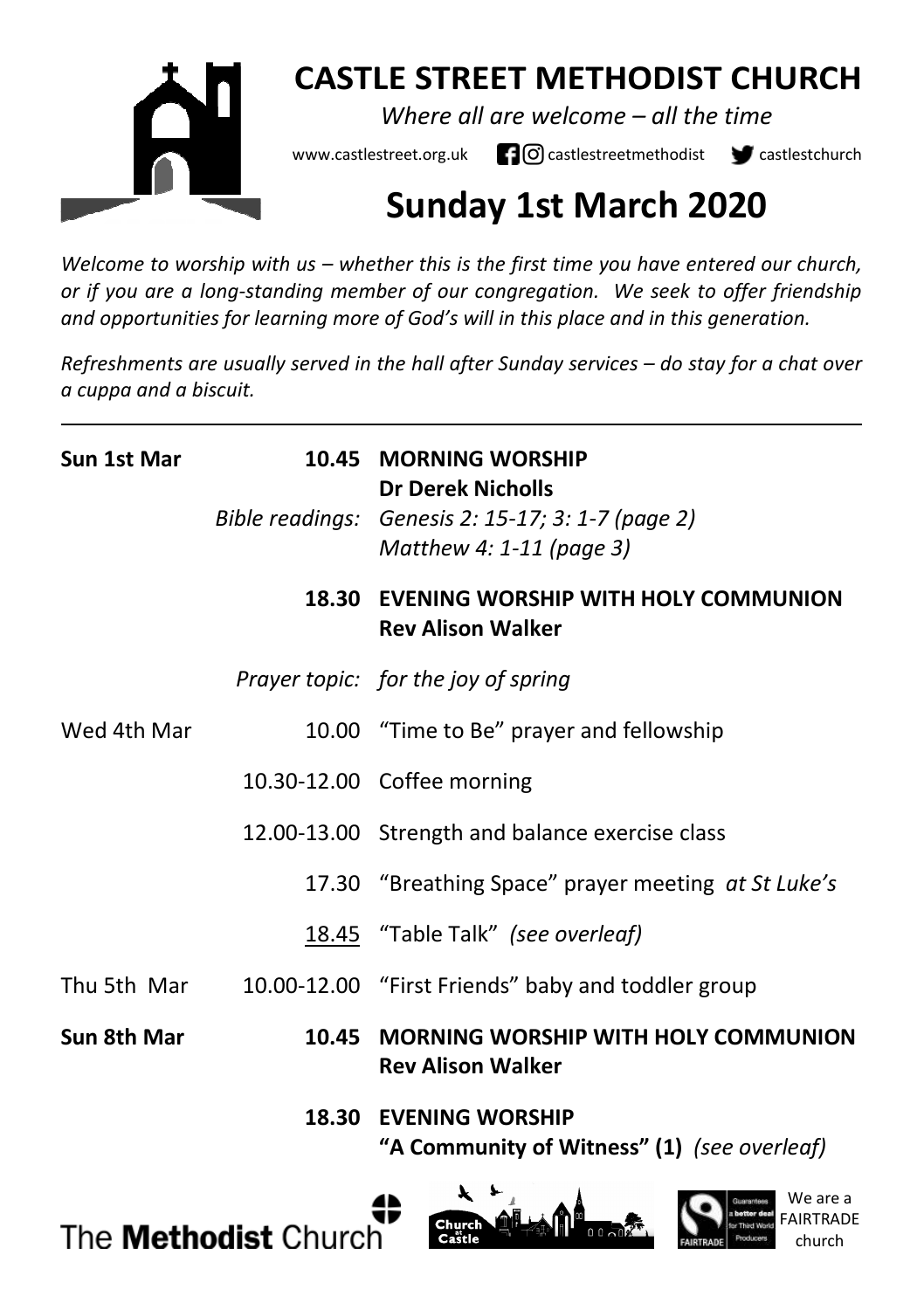# **Welcome to Castle Street Methodist Church!**

If you are worshipping with us for the first time, please make yourself known to one of the stewards and pick up a welcome leaflet. All people of this church are part of the ministry, led by the Revd Alison Walker who may be contacted electronically via the church website or by telephone on (01223) 872 862.

Our church magazine *Castle View* contains more details of events taking place each month – please pick up a copy of the latest issue.

There is a **Prayer Request** book at the back of the church, which is used during services and at prayer meetings – but remember it is on display for anyone in the church to read, so please respect the privacy of those concerned and avoid including names and other personal details unless specifically requested.

**Sunday evening "local arrangement" services this quarter – including Lent study**  Those who have looked at the new circuit preaching plan will note that there are five evening services over the next three months which are marked as "LA" – "local arrangement", when it has not proved possible to allocate a minister or local preacher to lead the service and it is down to the church itself to organise the service. Maureen Kendall (one of our regular evening congregation members, formerly of Castle End Mission, and a lay preacher in the United Reformed Church) has kindly agreed to lead worship on 26th April, while we are still waiting for confirmation of the plans for 3rd May.

However, for the three before Easter – during Lent – the services will be based around the East Anglia District's Lent study notes, "A Community of Witness", prepared with the aim of strengthening our Christian witness and shared common life in Christ. The sessions will be following the Acts narrative, as Luke tells the story of the coming of the Holy Spirit and the birth of the church, and exploring the theme of being "a Community of Witness". The first one, next Sunday (8th March) will be led by Chris Rayson, while Mike Sharpe and John Boocock will lead on 22nd March and 5th April respectively. Do come along for something slightly different.

# **Thursday morning Circuit Lent Study Group**

This started last week, meeting weekly at 35 Millington Road. The list of sessions appeared in the February *Castle View*, and is also in the back of the March to May "plan"; this week (5th March) Revd Catherine Dixon will lead a study of the first eight verses of Psalm 139. It starts at 10.45am (with coffee from 10.15am), and will finish at around midday.

~~~~~~~~~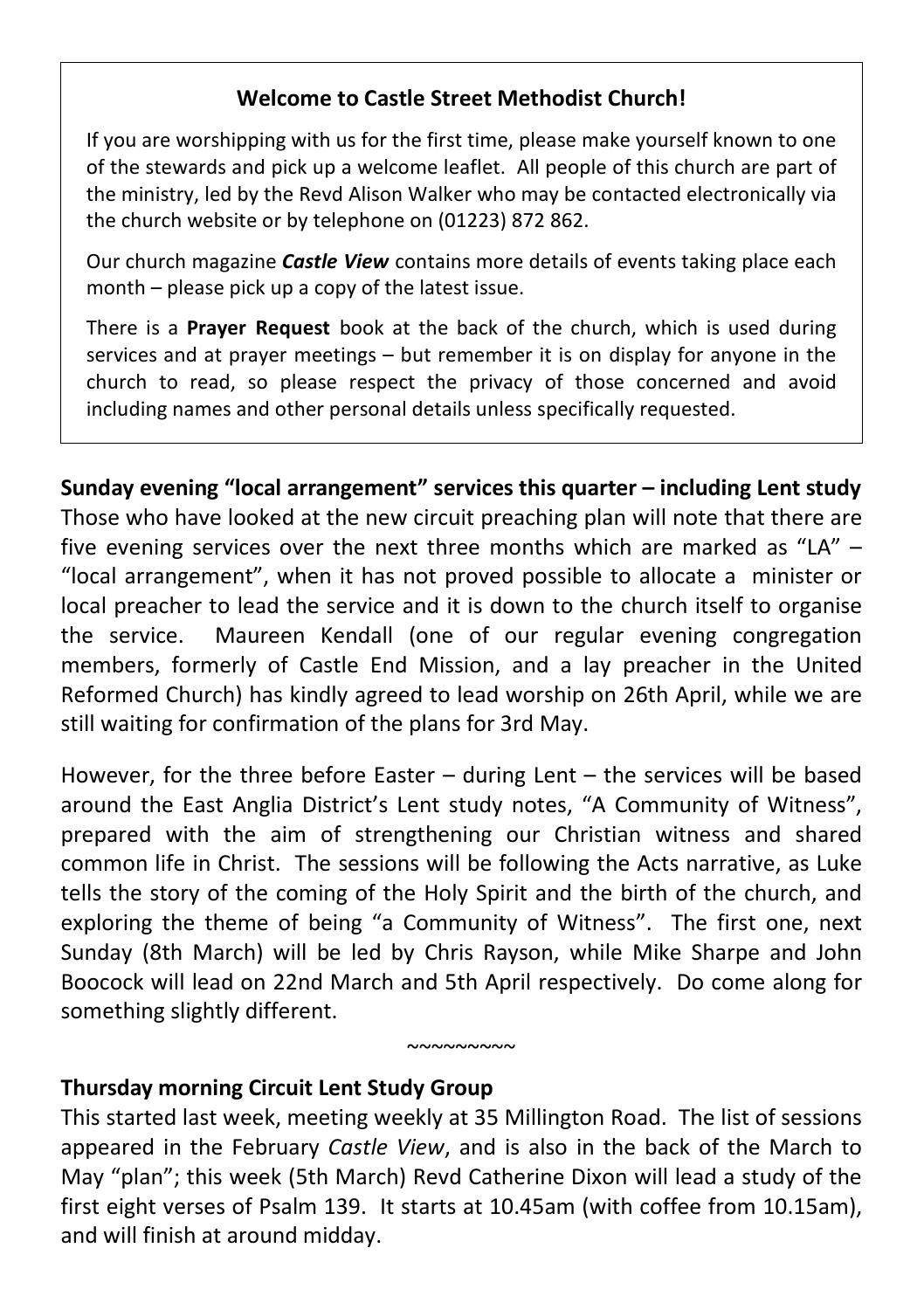## **"Table Talk" – study on** *Les Misérables*

"Table Talk" is about to start looking at a Lent study course based on the story *Les Misérables*, as outlined in the February *Castle View*. This week (Wednesday 4th March) we shall watch the film (musical), and so that we can avoid finishing too late, we shall all meet at 6.45pm (those who wish to eat will do so while we watch). Following that, the next session will not be until after Easter, when we shall begin the five-session study itself on 29th April, and run weekly. Each week of the study course stands alone, so you don't need to commit to coming along every week.

Table Talk is open to anyone, not just the younger people of the church. For those who wish, we meet for a simple cooked meal at 6.45pm (usually pastabased, followed by dessert or cake), with coffee served and the study usually beginning at around 7.30pm (except, of course, this week's 6.45pm start).

 $~\sim$   $\sim$   $\sim$   $\sim$   $\sim$   $\sim$ 

## **"Fireside" at Wesley Methodist Church – Tuesday (3rd March) at 2.45pm**

Lottie Taylor will ask the question "Is Climate change affecting Ethiopia?" Lottie visited Ethiopia in October 2019 with Christian Aid and will be sharing her thoughts following that visit. Tea and coffee served afterwards.

~~~~~~~~~

## **"Making Sense of Sabbath Rest" (part 2) at St John's, Waterbeach – tonight**

The second of two more evenings as part of the "Making Sense" series in the Church Room at St John's, Waterbeach, presented by Paul and Sue Butler, is this evening (Sunday 1st March), starting at 7pm, and with refreshments afterwards. See the notice sheet two weeks ago for more information.

 $~\sim$  $\sim$  $\sim$  $\sim$  $\sim$  $\sim$ 

#### **Lent study group at Haslingfield Methodist Church**

The Tuesday morning Lent study group at Haslingfield, "From Now On", based on the film *The Greatest Showman*, started last week. The remaining four sessions will be on 3rd, 17th, 24th and 31st March. It's at 9.15am for a 9.30am start, and finishes at 10.30am. Open to all, there will be a creche available.

~~~~~~~~~

## **Concert for Peace and Reconciliation – Friday (6th March) at St Giles', at 1pm**

This lunchtime concert is to celebrate the twenty-first anniversary of the foundation of The Little Sisters of Joy (see www.littlesistersofjoy.com). In this concert, one of its co-founders, Gila Margolin, will sing with her guitar. The programme will include a variety of Jewish music, songs of the 1960s, and *World of Peace and Love* by local musician Cate Williams.